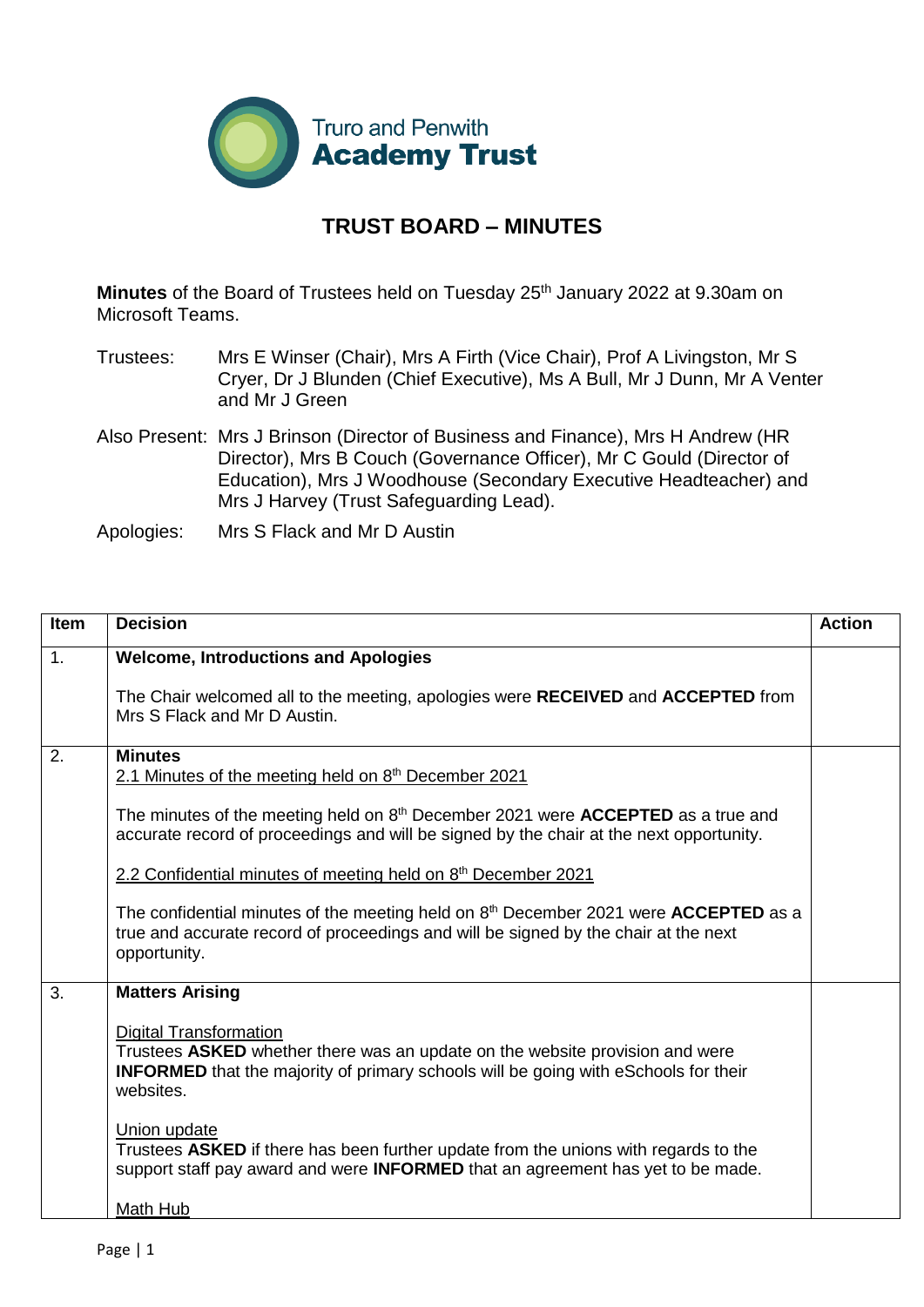|    | Trustees ASKED how the work with the Maths hub is progressing and were <b>INFORMED</b><br>that the work is progressing well and there have been applications for the recently<br>advertised administrator role. Conversations are continuing with the organisation running<br>the maths hub to ensure smooth working practices.                                                                  |                |
|----|--------------------------------------------------------------------------------------------------------------------------------------------------------------------------------------------------------------------------------------------------------------------------------------------------------------------------------------------------------------------------------------------------|----------------|
|    | <b>Health and Safety</b><br>Trustees were INFORMED that the members of the health and safety team are currently<br>absent and the new apprentice is settling in well.                                                                                                                                                                                                                            |                |
|    | See confidential minutes for matters arising from the confidential minutes of 8 <sup>th</sup> December<br>2021.                                                                                                                                                                                                                                                                                  |                |
| 4. | Declaration of business and pecuniary interests                                                                                                                                                                                                                                                                                                                                                  |                |
|    | The previously circulated register of interests was <b>DISCUSSED</b> , Trustees DECLARED no<br>further interests.                                                                                                                                                                                                                                                                                |                |
| 5. | <b>Regular updates</b>                                                                                                                                                                                                                                                                                                                                                                           |                |
|    | 5.1 Safeguarding Update                                                                                                                                                                                                                                                                                                                                                                          |                |
|    | Trustees NOTED the previously circulated report and NOTED all but one issue has been<br>addressed, this is concerning Mousehole and their website and will be completed as a<br>matter of priority.                                                                                                                                                                                              |                |
|    | A further safeguarding for Trustees training session will be organised, Trustees were<br><b>URGED</b> to ensure they attend this if they are not already fully safeguard trained. A further<br>date will be circulated.                                                                                                                                                                          | Gov<br>Officer |
|    | The consultation for next year's update of KCSIE is open and the Trust Safeguarding lead<br>is feeding into this process.                                                                                                                                                                                                                                                                        |                |
| 6. | <b>Chair's Business</b>                                                                                                                                                                                                                                                                                                                                                                          |                |
|    | The Chair REPORTED to Trustees that a meeting between the Trust and Truro and<br>Penwith College has taken place, this is part of the regular dialogue and was a successful<br>catch up. The Articles of Association were discussed and the requirement to sign off on<br>updated Articles before a funding agreement for the new school can be signed, this will be<br>addressed when required. |                |
| 7. | <b>Chief Executive Report to include risk management</b>                                                                                                                                                                                                                                                                                                                                         |                |
|    | Trustees RECEIVED the previously circulated report and DISCUSSED the following<br>highlights:                                                                                                                                                                                                                                                                                                    |                |
|    | Congratulations were EXPRESSED to Judy Brinson for her MAT Finance Leader of the<br>Year award.                                                                                                                                                                                                                                                                                                  |                |
|    | Covid<br>Covid continues to create disruption for schools, cases are on the increase for a number of<br>our schools. Where closure is needed, this is due to safeguarding from a lack of staffing<br>available.                                                                                                                                                                                  |                |
|    | <b>Free School</b><br>Trustees were <b>INFORMED</b> a further meeting is due to take place soon, no further<br>information is currently available.                                                                                                                                                                                                                                               |                |
|    | <b>Peer Review Update</b>                                                                                                                                                                                                                                                                                                                                                                        |                |
|    |                                                                                                                                                                                                                                                                                                                                                                                                  |                |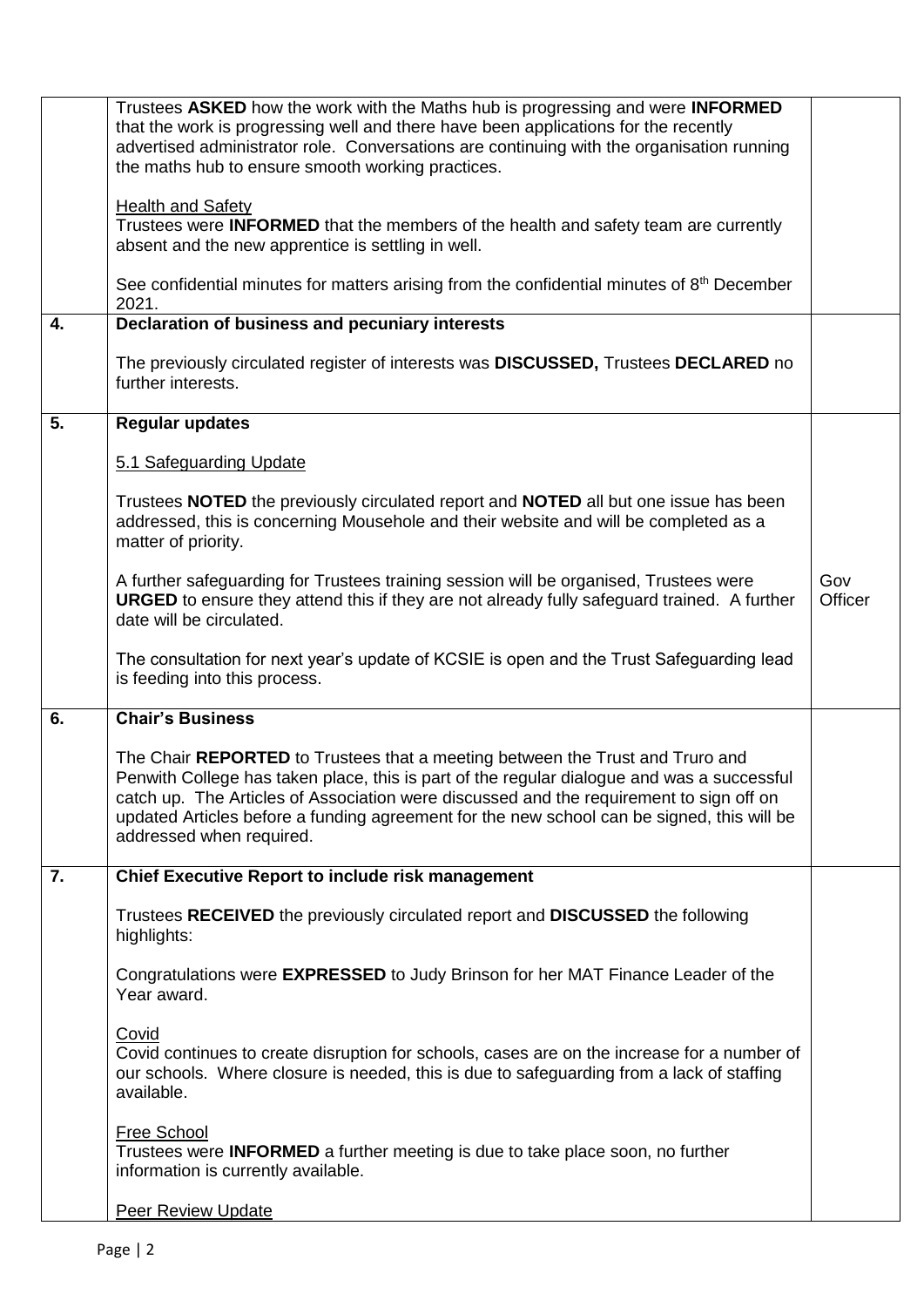|    | The peer review process was a positive experience for both teams and involved a number<br>of organisations from across the Trusts. The report will be circulated once finalised.                                                                                                                                                                   | <b>CEO</b> |
|----|----------------------------------------------------------------------------------------------------------------------------------------------------------------------------------------------------------------------------------------------------------------------------------------------------------------------------------------------------|------------|
|    | <b>Risk reporting</b><br>See confidential minutes.                                                                                                                                                                                                                                                                                                 |            |
|    | Mental health and wellbeing<br>Trustees NOTED the previously circulated summary document and were heartened to see<br>the number of well qualified practitioners across the Trust who have been trained in the<br>mental health and wellbeing area. Work is underway to harness this experience and<br>ensure practice is shared across the Trust. |            |
|    | <b>OfSTED</b><br>Communication has been received from OfSTED to ask for an initial discussion with the<br>Trust; Trustees will be updated when further information is available.                                                                                                                                                                   | <b>CEO</b> |
| 8. | HR Report - Annual review of workforce information                                                                                                                                                                                                                                                                                                 |            |
|    | The previously circulated report was DISCUSSED with the following NOTED:                                                                                                                                                                                                                                                                           |            |
|    | As an overview, the HR team have dealt with settlement agreements, TUPE of staff into<br>the Trust, staffing and leadership restructures at some schools, disciplinary matters and<br>trade union discussions.                                                                                                                                     |            |
|    | Trustees QUESTIONED whether there is data on the number of staff across the Trust who<br>have been vaccinated against Covid-19 and were <b>INFORMED</b> that this is not information<br>we are permitted to ask staff.                                                                                                                             |            |
|    | In terms of the workforce headcount, currently there are 1111 staff across the Trust and<br>84% of these are female.                                                                                                                                                                                                                               |            |
|    | Over the last year there have been 31 staff on maternity leave and 4 on paternity leave.                                                                                                                                                                                                                                                           |            |
|    | Staff absence is slightly up on last year - the absence rate for the Trust was 2.23%. As a<br>comparison, Trustees were <b>INFORMED</b> that the NHS staff absence for the same period<br>was 4.1%.                                                                                                                                                |            |
|    | Trustees NOTED the content of the report and THANKED the Director of HR for the work<br>in putting together the report.                                                                                                                                                                                                                            |            |
| 9. | <b>Primary phase Spring Term report</b>                                                                                                                                                                                                                                                                                                            |            |
|    | 9.1 Hub review group report<br>Trustees NOTED the previously circulated report and were INFORMED that curriculum<br>auditing is taking place across the Trust.                                                                                                                                                                                     |            |
|    | 9.2 Phonics data<br>Trustees <b>NOTED</b> the year 2 phonics test results across the schools and <b>DISCUSSED</b> the<br>mixed set of results. Trustees QUESTIONED the significance of 32% and were<br><b>INFORMED</b> that this is the pass rate.                                                                                                 |            |
|    | Work is underway with all schools across the Trust to ensure appropriately approved<br>programmes are in place.                                                                                                                                                                                                                                    |            |
|    | 9.3 School Improvement - Targeted school summary                                                                                                                                                                                                                                                                                                   |            |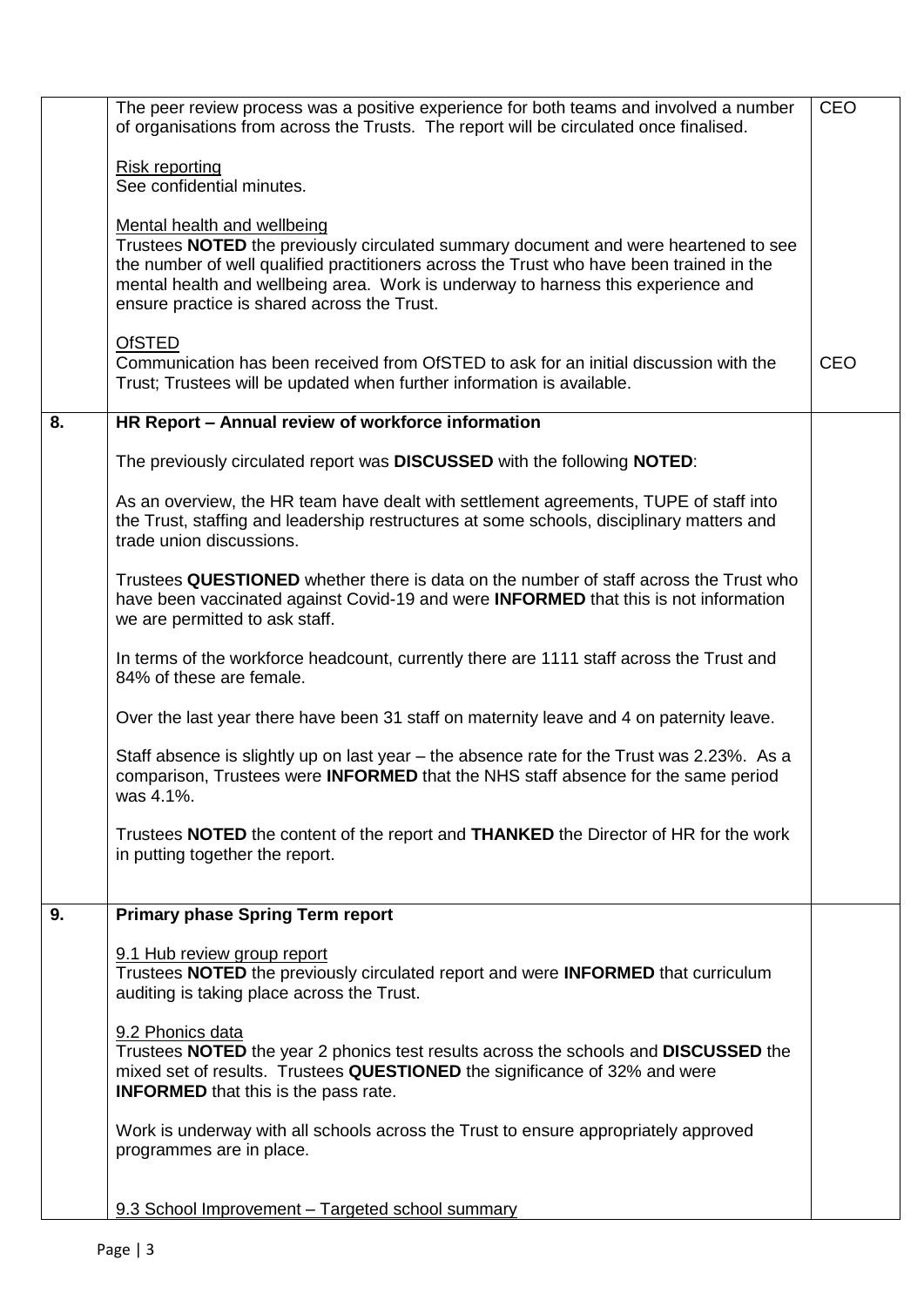|     | Trustees <b>NOTED</b> the previously circulated report and the following key issues:                                                                                                                                                                                     |  |
|-----|--------------------------------------------------------------------------------------------------------------------------------------------------------------------------------------------------------------------------------------------------------------------------|--|
|     | School leaders have faced many operational challenges in the Autumn term as a result of<br>Covid.                                                                                                                                                                        |  |
|     | Attendance has been collected weekly and varied greatly with temporary closures of<br>Blackwater, Alverton, Chacewater, Pensans, Nancledra, Newlyn, Mithian, Trewirgie<br>schools due to cluster outbreaks.                                                              |  |
|     | Sequencing of curriculum is a priority for all our schools currently alongside reading<br>development.                                                                                                                                                                   |  |
|     | Continued focus is required on the Good schools just outside the OfSTED window as well<br>the schools carrying an existing RI judgement.                                                                                                                                 |  |
|     | The Director of Education has attended a governors meeting of each school in the Trust.                                                                                                                                                                                  |  |
|     | Trustees <b>NOTED</b> that 90% of the 26 primary schools within the Trust are likely to be<br>OfSTED inspected in the next 2 years. A review of the school improvement team is taking<br>place to ensure the right skills and capacity are available to support schools. |  |
| 10. | <b>Secondary phase Spring Term report</b>                                                                                                                                                                                                                                |  |
|     | Trustees NOTED the previously circulated report and QUESTIONED the role of a general<br>teacher – Trustees were <b>INFORMED</b> that these roles are for supply work within the<br>schools to cover absence of teachers.                                                 |  |
|     | Trustees DISCUSSED the 3 secondary schools – see confidential minutes.                                                                                                                                                                                                   |  |
|     | Trustees <b>NOTED</b> the Hayle ARB project is progressing well and is still on track to open in<br>September 2022.                                                                                                                                                      |  |
| 11. | <b>Admission arrangements 2023/24</b>                                                                                                                                                                                                                                    |  |
|     | Trustees DISCUSSED the previously circulated report and QUESTIONED the different<br>criteria and the need to meet local needs and differences.                                                                                                                           |  |
|     | Following DISCUSSION, Trustees APPROVED the admissions arrangements 2023/24.                                                                                                                                                                                             |  |
| 12. | <b>Financial Reports</b>                                                                                                                                                                                                                                                 |  |
|     | 12.1 Management Accounts, Balance Sheet, Cashflow and KPI's - November 2021<br>Trustees NOTED the previously circulated reports and the position for the period ending<br>30th November 2021, the Balance Sheet, Cash Flow and school performance indicators.            |  |
|     | Trustees APPROVED the increase in the National Living Wage to £9.50, effective from 1st<br>April 2022 and the application of an uplift of 0.5% to the pay points 2-5 with effect 1st April<br>2022 – this is to maintain a pay differential for these pay points.        |  |
|     | 12.2 Capital update                                                                                                                                                                                                                                                      |  |
|     |                                                                                                                                                                                                                                                                          |  |